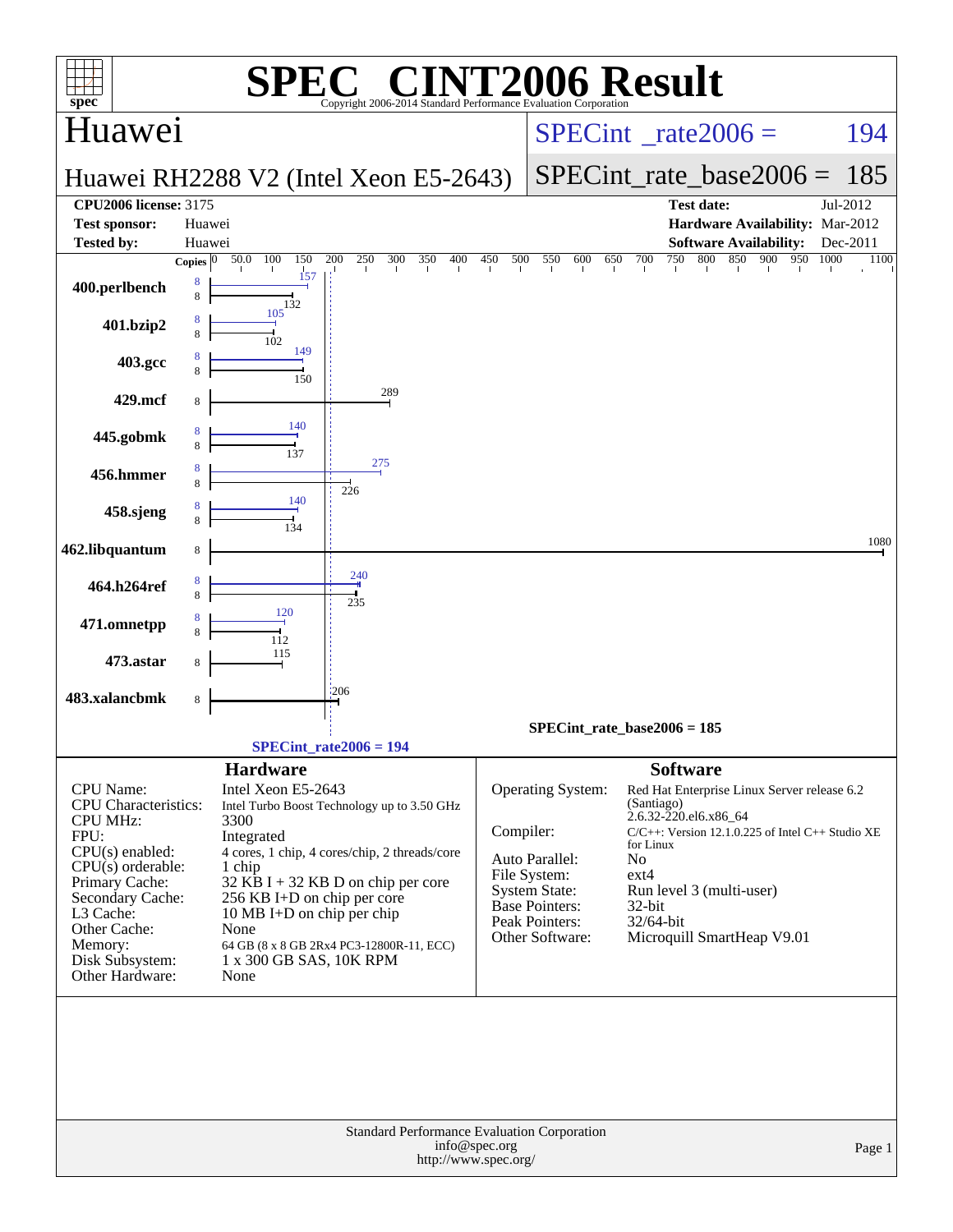

## Huawei

## SPECint rate $2006 = 194$

#### Huawei RH2288 V2 (Intel Xeon E5-2643)

[SPECint\\_rate\\_base2006 =](http://www.spec.org/auto/cpu2006/Docs/result-fields.html#SPECintratebase2006) 185

#### **[CPU2006 license:](http://www.spec.org/auto/cpu2006/Docs/result-fields.html#CPU2006license)** 3175 **[Test date:](http://www.spec.org/auto/cpu2006/Docs/result-fields.html#Testdate)** Jul-2012

**[Test sponsor:](http://www.spec.org/auto/cpu2006/Docs/result-fields.html#Testsponsor)** Huawei **[Hardware Availability:](http://www.spec.org/auto/cpu2006/Docs/result-fields.html#HardwareAvailability)** Mar-2012 **[Tested by:](http://www.spec.org/auto/cpu2006/Docs/result-fields.html#Testedby)** Huawei **[Software Availability:](http://www.spec.org/auto/cpu2006/Docs/result-fields.html#SoftwareAvailability)** Dec-2011

#### **[Results Table](http://www.spec.org/auto/cpu2006/Docs/result-fields.html#ResultsTable)**

|                                                                                                          | <b>Base</b>   |                |            |                |            |                | <b>Peak</b> |               |                |              |                |              |                |              |
|----------------------------------------------------------------------------------------------------------|---------------|----------------|------------|----------------|------------|----------------|-------------|---------------|----------------|--------------|----------------|--------------|----------------|--------------|
| <b>Benchmark</b>                                                                                         | <b>Copies</b> | <b>Seconds</b> | Ratio      | <b>Seconds</b> | Ratio      | <b>Seconds</b> | Ratio       | <b>Copies</b> | <b>Seconds</b> | <b>Ratio</b> | <b>Seconds</b> | <b>Ratio</b> | <b>Seconds</b> | <b>Ratio</b> |
| 400.perlbench                                                                                            |               | 592            | 132        | 592            | <b>132</b> | 591            | 132         |               | 498            | 157          | 498            | 157          | 498            | 157          |
| 401.bzip2                                                                                                |               | 758            | 102        | 758            | 102        | 762            | 101         |               | 736            | 105          | 734            | 105          | 735            | 105          |
| $403.\mathrm{gcc}$                                                                                       |               | 431            | <b>150</b> | 428            | 150I       | 433            | 149         |               | 432            | 149          | 432            | 149          | 433            | 149          |
| $429$ .mcf                                                                                               |               | 253            | 289        | 252            | 289        | 252            | <b>290</b>  |               | 253            | 289          | 252            | 289          | 252            | 290          |
| $445$ .gobm $k$                                                                                          | 8             | 618            | 136        | 613            | 137        | 613            | 137         |               | 604            | 139          | 598            | <b>140</b>   | 598            | 140          |
| 456.hmmer                                                                                                |               | 330            | 226        | 331            | 225        | 330            | 226         |               | 271            | 275          | 272            | 275          | 272            | 275          |
| $458$ .sjeng                                                                                             |               | 723            | 134        | 728            | 133        | 721            | 134         |               | 690            | 140          | 690            | 140          | 690            | <b>140</b>   |
| 462.libquantum                                                                                           |               | 153            | 1080       | 153            | 1080       | 153            | <b>1080</b> |               | 153            | 1080         | 153            | 1080         | 153            | 1080         |
| 464.h264ref                                                                                              |               | 749            | 236        | 752            | 235        | 759            | 233         |               | 747            | 237          | 733            | 241          | 738            | 240          |
| 471.omnetpp                                                                                              |               | 442            | 113        | 447            | <b>112</b> | 447            | 112         |               | 418            | 119          | 418            | <b>120</b>   | 417            | 120          |
| $473$ . astar                                                                                            |               | 485            | 116        | 488            | <b>115</b> | 488            | 115         |               | 485            | 116          | 488            | 115          | 488            | <b>115</b>   |
| 483.xalancbmk                                                                                            |               | 268            | <b>206</b> | 267            | 206        | 269            | 205         |               | 268            | 206          | 267            | 206          | 269            | 205          |
| Results appear in the order in which they were run. Bold underlined text indicates a median measurement. |               |                |            |                |            |                |             |               |                |              |                |              |                |              |

#### **[Submit Notes](http://www.spec.org/auto/cpu2006/Docs/result-fields.html#SubmitNotes)**

 The numactl mechanism was used to bind copies to processors. The config file option 'submit' was used to generate numactl commands to bind each copy to a specific processor. For details, please see the config file.

### **[Operating System Notes](http://www.spec.org/auto/cpu2006/Docs/result-fields.html#OperatingSystemNotes)**

 Stack size set to unlimited using "ulimit -s unlimited" Transparent Huge Pages enabled with: echo always > /sys/kernel/mm/redhat\_transparent\_hugepage/enabled Filesystem page cache cleared with:<br>echo 1> /proc/sys/vm/drop cac /proc/sys/vm/drop\_caches runspec command invoked through numactl i.e.: numactl --interleave=all runspec <etc> Select only test related files when installing the operating system

### **[Platform Notes](http://www.spec.org/auto/cpu2006/Docs/result-fields.html#PlatformNotes)**

 BIOS configuration: Set Power Efficiency Mode to Performance Baseboard Management Controller used to adjust the fan speed to 100% Sysinfo program /spec/config/sysinfo.rev6800 \$Rev: 6800 \$ \$Date:: 2011-10-11 #\$ 6f2ebdff5032aaa42e583f96b07f99d3 running on RH62-rebuild Sat Jul 7 10:22:47 2012

 This section contains SUT (System Under Test) info as seen by some common utilities. To remove or add to this section, see: <http://www.spec.org/cpu2006/Docs/config.html#sysinfo> Continued on next page

> Standard Performance Evaluation Corporation [info@spec.org](mailto:info@spec.org) <http://www.spec.org/>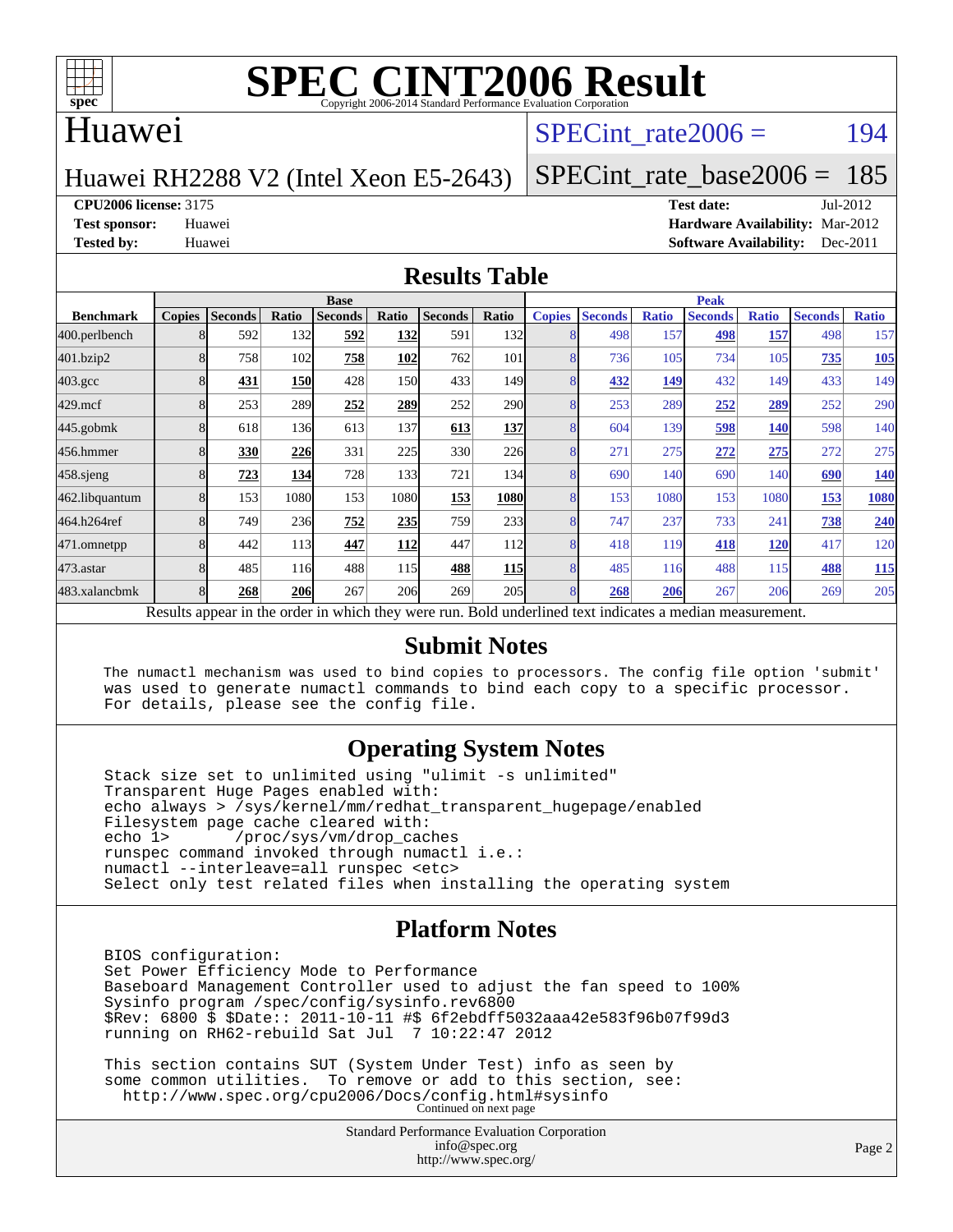

## Huawei

SPECint rate $2006 = 194$ 

Huawei RH2288 V2 (Intel Xeon E5-2643) [SPECint\\_rate\\_base2006 =](http://www.spec.org/auto/cpu2006/Docs/result-fields.html#SPECintratebase2006) 185

**[Tested by:](http://www.spec.org/auto/cpu2006/Docs/result-fields.html#Testedby)** Huawei **[Software Availability:](http://www.spec.org/auto/cpu2006/Docs/result-fields.html#SoftwareAvailability)** Dec-2011

**[CPU2006 license:](http://www.spec.org/auto/cpu2006/Docs/result-fields.html#CPU2006license)** 3175 **[Test date:](http://www.spec.org/auto/cpu2006/Docs/result-fields.html#Testdate)** Jul-2012 **[Test sponsor:](http://www.spec.org/auto/cpu2006/Docs/result-fields.html#Testsponsor)** Huawei **[Hardware Availability:](http://www.spec.org/auto/cpu2006/Docs/result-fields.html#HardwareAvailability)** Mar-2012

### **[Platform Notes \(Continued\)](http://www.spec.org/auto/cpu2006/Docs/result-fields.html#PlatformNotes)**

 From /proc/cpuinfo model name : Intel(R) Xeon(R) CPU E5-2643 0 @ 3.30GHz 1 "physical id"s (chips) 8 "processors" cores, siblings (Caution: counting these is hw and system dependent. The following excerpts from /proc/cpuinfo might not be reliable. Use with caution.) cpu cores : 4 siblings : 8 physical 0: cores 0 1 2 3 cache size : 10240 KB From /proc/meminfo<br>MemTotal: 65937136 kB HugePages\_Total: 0<br>Hugepagesize: 2048 kB Hugepagesize: From /etc/\*release\* /etc/\*version\* redhat-release: Red Hat Enterprise Linux Server release 6.2 (Santiago) system-release: Red Hat Enterprise Linux Server release 6.2 (Santiago) system-release-cpe: cpe:/o:redhat:enterprise\_linux:6server:ga:server uname -a: Linux RH62-rebuild 2.6.32-220.el6.x86\_64 #1 SMP Wed Nov 9 08:03:13 EST 2011 x86\_64 x86\_64 x86\_64 GNU/Linux run-level 3 Jul 7 10:21 SPEC is set to: /spec Filesystem Type Size Used Avail Use% Mounted on<br>
/dev/sdal ext4 289G 71G 204G 26% / 71G 204G 26% / Additional information from dmidecode: Memory 8x Samsung M393B1K70DH0-CK0 8 GB 1600 MHz 2 rank

#### **[General Notes](http://www.spec.org/auto/cpu2006/Docs/result-fields.html#GeneralNotes)**

Environment variables set by runspec before the start of the run: LD LIBRARY PATH = "/spec/libs/32:/spec/libs/64"

 Binaries compiled on a system with 1x Core i7-860 CPU + 8GB memory using RHEL5.5

## **[Base Compiler Invocation](http://www.spec.org/auto/cpu2006/Docs/result-fields.html#BaseCompilerInvocation)**

[C benchmarks](http://www.spec.org/auto/cpu2006/Docs/result-fields.html#Cbenchmarks):  $inc -m32$ 

Continued on next page

Standard Performance Evaluation Corporation [info@spec.org](mailto:info@spec.org) <http://www.spec.org/>

Page 3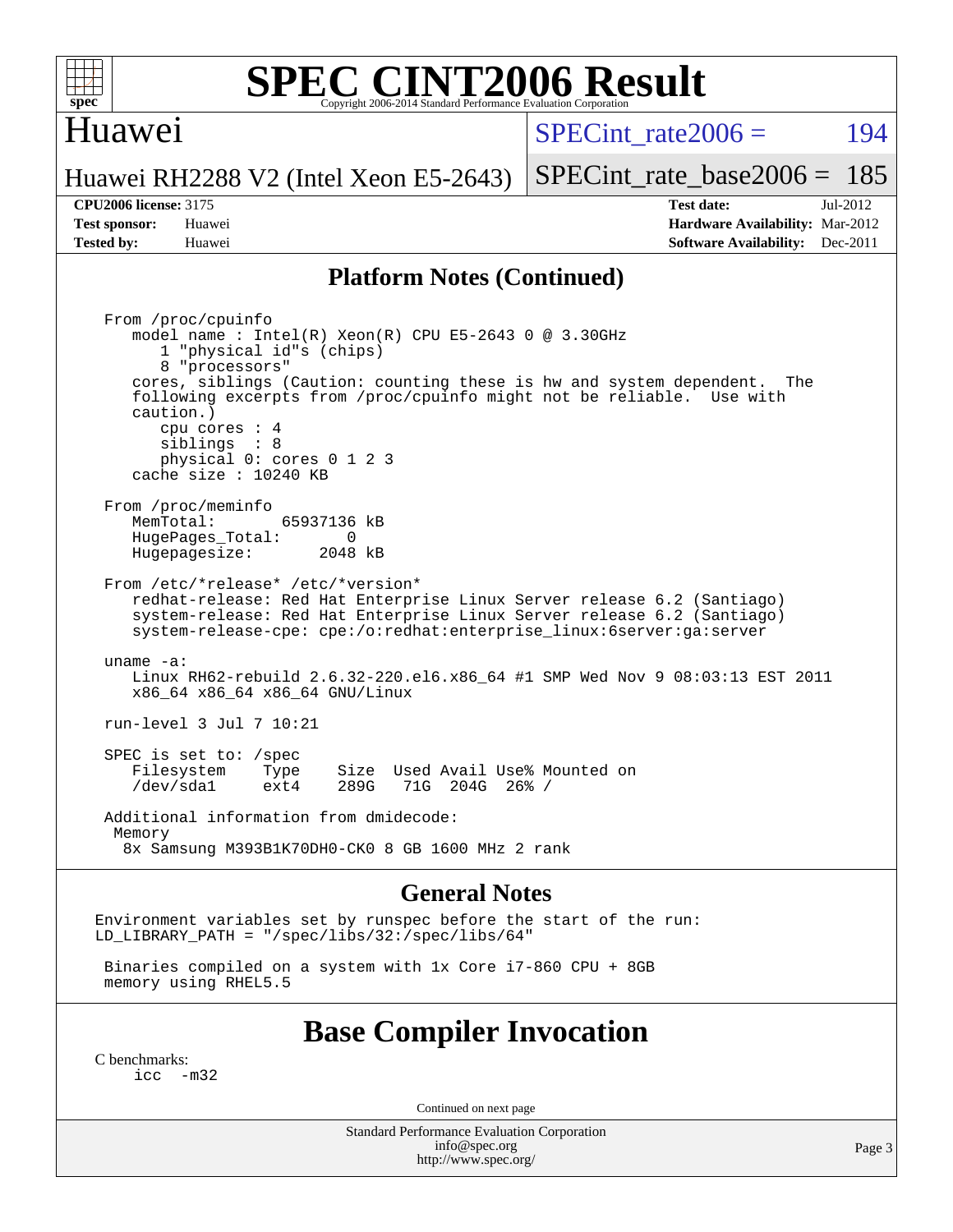| <b>SPEC CINT2006 Result</b><br>spec<br>Copyright 2006-2014 Standard Performance Evaluation Corporatio                                         |                                                                           |  |  |  |  |  |  |  |
|-----------------------------------------------------------------------------------------------------------------------------------------------|---------------------------------------------------------------------------|--|--|--|--|--|--|--|
| <b>Huawei</b>                                                                                                                                 | 194<br>SPECint rate $2006 =$                                              |  |  |  |  |  |  |  |
| Huawei RH2288 V2 (Intel Xeon E5-2643)                                                                                                         | $SPECint$ rate_base2006 =<br>185                                          |  |  |  |  |  |  |  |
| <b>CPU2006 license: 3175</b><br><b>Test sponsor:</b><br>Huawei                                                                                | <b>Test date:</b><br>$Jul-2012$<br><b>Hardware Availability: Mar-2012</b> |  |  |  |  |  |  |  |
| <b>Tested by:</b><br>Huawei                                                                                                                   | Software Availability: Dec-2011                                           |  |  |  |  |  |  |  |
| <b>Base Compiler Invocation (Continued)</b><br>$C_{++}$ benchmarks:<br>icpc -m32                                                              |                                                                           |  |  |  |  |  |  |  |
| <b>Base Portability Flags</b><br>400.perlbench: -DSPEC_CPU_LINUX_IA32<br>462.libquantum: - DSPEC_CPU_LINUX<br>483.xalancbmk: -DSPEC CPU LINUX |                                                                           |  |  |  |  |  |  |  |
| <b>Base Optimization Flags</b>                                                                                                                |                                                                           |  |  |  |  |  |  |  |
| C benchmarks:<br>-xSSE4.2 -ipo -03 -no-prec-div -opt-prefetch -opt-mem-layout-trans=3                                                         |                                                                           |  |  |  |  |  |  |  |
| $C_{++}$ benchmarks:<br>-xSSE4.2 -ipo -03 -no-prec-div -opt-prefetch -opt-mem-layout-trans=3<br>-Wl,-z, muldefs -L/smartheap -lsmartheap      |                                                                           |  |  |  |  |  |  |  |
| <b>Base Other Flags</b>                                                                                                                       |                                                                           |  |  |  |  |  |  |  |
| C benchmarks:                                                                                                                                 |                                                                           |  |  |  |  |  |  |  |
| 403.gcc: -Dalloca=_alloca                                                                                                                     |                                                                           |  |  |  |  |  |  |  |

# **[Peak Compiler Invocation](http://www.spec.org/auto/cpu2006/Docs/result-fields.html#PeakCompilerInvocation)**

[C benchmarks \(except as noted below\)](http://www.spec.org/auto/cpu2006/Docs/result-fields.html#Cbenchmarksexceptasnotedbelow): [icc -m32](http://www.spec.org/cpu2006/results/res2012q3/cpu2006-20120711-23609.flags.html#user_CCpeak_intel_icc_5ff4a39e364c98233615fdd38438c6f2)

400.perlbench: [icc -m64](http://www.spec.org/cpu2006/results/res2012q3/cpu2006-20120711-23609.flags.html#user_peakCCLD400_perlbench_intel_icc_64bit_bda6cc9af1fdbb0edc3795bac97ada53)

401.bzip2: [icc -m64](http://www.spec.org/cpu2006/results/res2012q3/cpu2006-20120711-23609.flags.html#user_peakCCLD401_bzip2_intel_icc_64bit_bda6cc9af1fdbb0edc3795bac97ada53)

456.hmmer: [icc -m64](http://www.spec.org/cpu2006/results/res2012q3/cpu2006-20120711-23609.flags.html#user_peakCCLD456_hmmer_intel_icc_64bit_bda6cc9af1fdbb0edc3795bac97ada53)

458.sjeng: [icc -m64](http://www.spec.org/cpu2006/results/res2012q3/cpu2006-20120711-23609.flags.html#user_peakCCLD458_sjeng_intel_icc_64bit_bda6cc9af1fdbb0edc3795bac97ada53)

[C++ benchmarks:](http://www.spec.org/auto/cpu2006/Docs/result-fields.html#CXXbenchmarks) [icpc -m32](http://www.spec.org/cpu2006/results/res2012q3/cpu2006-20120711-23609.flags.html#user_CXXpeak_intel_icpc_4e5a5ef1a53fd332b3c49e69c3330699)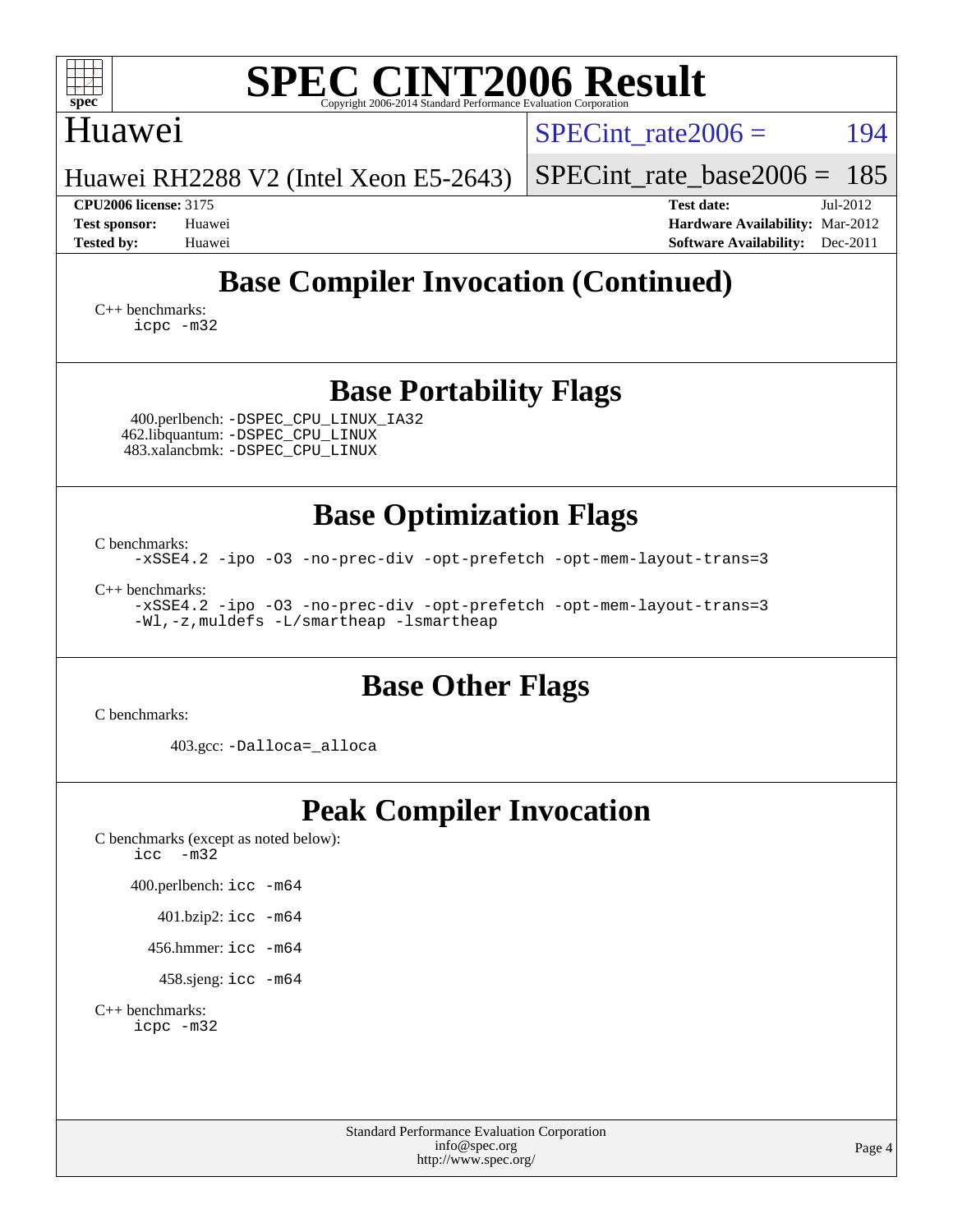

# Huawei

SPECint rate $2006 = 194$ 

Huawei RH2288 V2 (Intel Xeon E5-2643)

[SPECint\\_rate\\_base2006 =](http://www.spec.org/auto/cpu2006/Docs/result-fields.html#SPECintratebase2006) 185

**[CPU2006 license:](http://www.spec.org/auto/cpu2006/Docs/result-fields.html#CPU2006license)** 3175 **[Test date:](http://www.spec.org/auto/cpu2006/Docs/result-fields.html#Testdate)** Jul-2012 **[Test sponsor:](http://www.spec.org/auto/cpu2006/Docs/result-fields.html#Testsponsor)** Huawei **[Hardware Availability:](http://www.spec.org/auto/cpu2006/Docs/result-fields.html#HardwareAvailability)** Mar-2012 **[Tested by:](http://www.spec.org/auto/cpu2006/Docs/result-fields.html#Testedby)** Huawei **[Software Availability:](http://www.spec.org/auto/cpu2006/Docs/result-fields.html#SoftwareAvailability)** Dec-2011

# **[Peak Portability Flags](http://www.spec.org/auto/cpu2006/Docs/result-fields.html#PeakPortabilityFlags)**

 400.perlbench: [-DSPEC\\_CPU\\_LP64](http://www.spec.org/cpu2006/results/res2012q3/cpu2006-20120711-23609.flags.html#b400.perlbench_peakCPORTABILITY_DSPEC_CPU_LP64) [-DSPEC\\_CPU\\_LINUX\\_X64](http://www.spec.org/cpu2006/results/res2012q3/cpu2006-20120711-23609.flags.html#b400.perlbench_peakCPORTABILITY_DSPEC_CPU_LINUX_X64) 401.bzip2: [-DSPEC\\_CPU\\_LP64](http://www.spec.org/cpu2006/results/res2012q3/cpu2006-20120711-23609.flags.html#suite_peakCPORTABILITY401_bzip2_DSPEC_CPU_LP64) 456.hmmer: [-DSPEC\\_CPU\\_LP64](http://www.spec.org/cpu2006/results/res2012q3/cpu2006-20120711-23609.flags.html#suite_peakCPORTABILITY456_hmmer_DSPEC_CPU_LP64) 458.sjeng: [-DSPEC\\_CPU\\_LP64](http://www.spec.org/cpu2006/results/res2012q3/cpu2006-20120711-23609.flags.html#suite_peakCPORTABILITY458_sjeng_DSPEC_CPU_LP64) 462.libquantum: [-DSPEC\\_CPU\\_LINUX](http://www.spec.org/cpu2006/results/res2012q3/cpu2006-20120711-23609.flags.html#b462.libquantum_peakCPORTABILITY_DSPEC_CPU_LINUX) 483.xalancbmk: [-DSPEC\\_CPU\\_LINUX](http://www.spec.org/cpu2006/results/res2012q3/cpu2006-20120711-23609.flags.html#b483.xalancbmk_peakCXXPORTABILITY_DSPEC_CPU_LINUX)

# **[Peak Optimization Flags](http://www.spec.org/auto/cpu2006/Docs/result-fields.html#PeakOptimizationFlags)**

[C benchmarks](http://www.spec.org/auto/cpu2006/Docs/result-fields.html#Cbenchmarks):

 400.perlbench: [-xSSE4.2](http://www.spec.org/cpu2006/results/res2012q3/cpu2006-20120711-23609.flags.html#user_peakPASS2_CFLAGSPASS2_LDCFLAGS400_perlbench_f-xSSE42_f91528193cf0b216347adb8b939d4107)(pass 2) [-prof-gen](http://www.spec.org/cpu2006/results/res2012q3/cpu2006-20120711-23609.flags.html#user_peakPASS1_CFLAGSPASS1_LDCFLAGS400_perlbench_prof_gen_e43856698f6ca7b7e442dfd80e94a8fc)(pass 1) [-ipo](http://www.spec.org/cpu2006/results/res2012q3/cpu2006-20120711-23609.flags.html#user_peakPASS2_CFLAGSPASS2_LDCFLAGS400_perlbench_f-ipo)(pass 2) [-O3](http://www.spec.org/cpu2006/results/res2012q3/cpu2006-20120711-23609.flags.html#user_peakPASS2_CFLAGSPASS2_LDCFLAGS400_perlbench_f-O3)(pass 2) [-no-prec-div](http://www.spec.org/cpu2006/results/res2012q3/cpu2006-20120711-23609.flags.html#user_peakPASS2_CFLAGSPASS2_LDCFLAGS400_perlbench_f-no-prec-div)(pass 2) [-prof-use](http://www.spec.org/cpu2006/results/res2012q3/cpu2006-20120711-23609.flags.html#user_peakPASS2_CFLAGSPASS2_LDCFLAGS400_perlbench_prof_use_bccf7792157ff70d64e32fe3e1250b55)(pass 2) [-auto-ilp32](http://www.spec.org/cpu2006/results/res2012q3/cpu2006-20120711-23609.flags.html#user_peakCOPTIMIZE400_perlbench_f-auto-ilp32)  $401.bzip2: -xSSE4.2(pass 2) -prof-qen(pass 1) -ipo(pass 2)$  $401.bzip2: -xSSE4.2(pass 2) -prof-qen(pass 1) -ipo(pass 2)$  $401.bzip2: -xSSE4.2(pass 2) -prof-qen(pass 1) -ipo(pass 2)$  $401.bzip2: -xSSE4.2(pass 2) -prof-qen(pass 1) -ipo(pass 2)$  $401.bzip2: -xSSE4.2(pass 2) -prof-qen(pass 1) -ipo(pass 2)$ [-O3](http://www.spec.org/cpu2006/results/res2012q3/cpu2006-20120711-23609.flags.html#user_peakPASS2_CFLAGSPASS2_LDCFLAGS401_bzip2_f-O3)(pass 2) [-no-prec-div](http://www.spec.org/cpu2006/results/res2012q3/cpu2006-20120711-23609.flags.html#user_peakPASS2_CFLAGSPASS2_LDCFLAGS401_bzip2_f-no-prec-div)(pass 2) [-prof-use](http://www.spec.org/cpu2006/results/res2012q3/cpu2006-20120711-23609.flags.html#user_peakPASS2_CFLAGSPASS2_LDCFLAGS401_bzip2_prof_use_bccf7792157ff70d64e32fe3e1250b55)(pass 2) [-opt-prefetch](http://www.spec.org/cpu2006/results/res2012q3/cpu2006-20120711-23609.flags.html#user_peakCOPTIMIZE401_bzip2_f-opt-prefetch) [-auto-ilp32](http://www.spec.org/cpu2006/results/res2012q3/cpu2006-20120711-23609.flags.html#user_peakCOPTIMIZE401_bzip2_f-auto-ilp32) [-ansi-alias](http://www.spec.org/cpu2006/results/res2012q3/cpu2006-20120711-23609.flags.html#user_peakCOPTIMIZE401_bzip2_f-ansi-alias) 403.gcc: [-xSSE4.2](http://www.spec.org/cpu2006/results/res2012q3/cpu2006-20120711-23609.flags.html#user_peakCOPTIMIZE403_gcc_f-xSSE42_f91528193cf0b216347adb8b939d4107) [-ipo](http://www.spec.org/cpu2006/results/res2012q3/cpu2006-20120711-23609.flags.html#user_peakCOPTIMIZE403_gcc_f-ipo) [-O3](http://www.spec.org/cpu2006/results/res2012q3/cpu2006-20120711-23609.flags.html#user_peakCOPTIMIZE403_gcc_f-O3) [-no-prec-div](http://www.spec.org/cpu2006/results/res2012q3/cpu2006-20120711-23609.flags.html#user_peakCOPTIMIZE403_gcc_f-no-prec-div) 429.mcf: basepeak = yes 445.gobmk: [-xSSE4.2](http://www.spec.org/cpu2006/results/res2012q3/cpu2006-20120711-23609.flags.html#user_peakPASS2_CFLAGSPASS2_LDCFLAGS445_gobmk_f-xSSE42_f91528193cf0b216347adb8b939d4107)(pass 2) [-prof-gen](http://www.spec.org/cpu2006/results/res2012q3/cpu2006-20120711-23609.flags.html#user_peakPASS1_CFLAGSPASS1_LDCFLAGS445_gobmk_prof_gen_e43856698f6ca7b7e442dfd80e94a8fc)(pass 1) [-prof-use](http://www.spec.org/cpu2006/results/res2012q3/cpu2006-20120711-23609.flags.html#user_peakPASS2_CFLAGSPASS2_LDCFLAGS445_gobmk_prof_use_bccf7792157ff70d64e32fe3e1250b55)(pass 2) [-ansi-alias](http://www.spec.org/cpu2006/results/res2012q3/cpu2006-20120711-23609.flags.html#user_peakCOPTIMIZE445_gobmk_f-ansi-alias) [-opt-mem-layout-trans=3](http://www.spec.org/cpu2006/results/res2012q3/cpu2006-20120711-23609.flags.html#user_peakCOPTIMIZE445_gobmk_f-opt-mem-layout-trans_a7b82ad4bd7abf52556d4961a2ae94d5) 456.hmmer: [-xSSE4.2](http://www.spec.org/cpu2006/results/res2012q3/cpu2006-20120711-23609.flags.html#user_peakCOPTIMIZE456_hmmer_f-xSSE42_f91528193cf0b216347adb8b939d4107) [-ipo](http://www.spec.org/cpu2006/results/res2012q3/cpu2006-20120711-23609.flags.html#user_peakCOPTIMIZE456_hmmer_f-ipo) [-O3](http://www.spec.org/cpu2006/results/res2012q3/cpu2006-20120711-23609.flags.html#user_peakCOPTIMIZE456_hmmer_f-O3) [-no-prec-div](http://www.spec.org/cpu2006/results/res2012q3/cpu2006-20120711-23609.flags.html#user_peakCOPTIMIZE456_hmmer_f-no-prec-div) [-unroll2](http://www.spec.org/cpu2006/results/res2012q3/cpu2006-20120711-23609.flags.html#user_peakCOPTIMIZE456_hmmer_f-unroll_784dae83bebfb236979b41d2422d7ec2) [-auto-ilp32](http://www.spec.org/cpu2006/results/res2012q3/cpu2006-20120711-23609.flags.html#user_peakCOPTIMIZE456_hmmer_f-auto-ilp32) 458.sjeng: [-xSSE4.2](http://www.spec.org/cpu2006/results/res2012q3/cpu2006-20120711-23609.flags.html#user_peakPASS2_CFLAGSPASS2_LDCFLAGS458_sjeng_f-xSSE42_f91528193cf0b216347adb8b939d4107)(pass 2) [-prof-gen](http://www.spec.org/cpu2006/results/res2012q3/cpu2006-20120711-23609.flags.html#user_peakPASS1_CFLAGSPASS1_LDCFLAGS458_sjeng_prof_gen_e43856698f6ca7b7e442dfd80e94a8fc)(pass 1) [-ipo](http://www.spec.org/cpu2006/results/res2012q3/cpu2006-20120711-23609.flags.html#user_peakPASS2_CFLAGSPASS2_LDCFLAGS458_sjeng_f-ipo)(pass 2) [-O3](http://www.spec.org/cpu2006/results/res2012q3/cpu2006-20120711-23609.flags.html#user_peakPASS2_CFLAGSPASS2_LDCFLAGS458_sjeng_f-O3)(pass 2) [-no-prec-div](http://www.spec.org/cpu2006/results/res2012q3/cpu2006-20120711-23609.flags.html#user_peakPASS2_CFLAGSPASS2_LDCFLAGS458_sjeng_f-no-prec-div)(pass 2) [-prof-use](http://www.spec.org/cpu2006/results/res2012q3/cpu2006-20120711-23609.flags.html#user_peakPASS2_CFLAGSPASS2_LDCFLAGS458_sjeng_prof_use_bccf7792157ff70d64e32fe3e1250b55)(pass 2) [-unroll4](http://www.spec.org/cpu2006/results/res2012q3/cpu2006-20120711-23609.flags.html#user_peakCOPTIMIZE458_sjeng_f-unroll_4e5e4ed65b7fd20bdcd365bec371b81f) [-auto-ilp32](http://www.spec.org/cpu2006/results/res2012q3/cpu2006-20120711-23609.flags.html#user_peakCOPTIMIZE458_sjeng_f-auto-ilp32)  $462$ .libquantum: basepeak = yes 464.h264ref: [-xSSE4.2](http://www.spec.org/cpu2006/results/res2012q3/cpu2006-20120711-23609.flags.html#user_peakPASS2_CFLAGSPASS2_LDCFLAGS464_h264ref_f-xSSE42_f91528193cf0b216347adb8b939d4107)(pass 2) [-prof-gen](http://www.spec.org/cpu2006/results/res2012q3/cpu2006-20120711-23609.flags.html#user_peakPASS1_CFLAGSPASS1_LDCFLAGS464_h264ref_prof_gen_e43856698f6ca7b7e442dfd80e94a8fc)(pass 1) [-ipo](http://www.spec.org/cpu2006/results/res2012q3/cpu2006-20120711-23609.flags.html#user_peakPASS2_CFLAGSPASS2_LDCFLAGS464_h264ref_f-ipo)(pass 2) [-O3](http://www.spec.org/cpu2006/results/res2012q3/cpu2006-20120711-23609.flags.html#user_peakPASS2_CFLAGSPASS2_LDCFLAGS464_h264ref_f-O3)(pass 2) [-no-prec-div](http://www.spec.org/cpu2006/results/res2012q3/cpu2006-20120711-23609.flags.html#user_peakPASS2_CFLAGSPASS2_LDCFLAGS464_h264ref_f-no-prec-div)(pass 2) [-prof-use](http://www.spec.org/cpu2006/results/res2012q3/cpu2006-20120711-23609.flags.html#user_peakPASS2_CFLAGSPASS2_LDCFLAGS464_h264ref_prof_use_bccf7792157ff70d64e32fe3e1250b55)(pass 2) [-unroll2](http://www.spec.org/cpu2006/results/res2012q3/cpu2006-20120711-23609.flags.html#user_peakCOPTIMIZE464_h264ref_f-unroll_784dae83bebfb236979b41d2422d7ec2) [-ansi-alias](http://www.spec.org/cpu2006/results/res2012q3/cpu2006-20120711-23609.flags.html#user_peakCOPTIMIZE464_h264ref_f-ansi-alias) [C++ benchmarks:](http://www.spec.org/auto/cpu2006/Docs/result-fields.html#CXXbenchmarks) 471.omnetpp: [-xSSE4.2](http://www.spec.org/cpu2006/results/res2012q3/cpu2006-20120711-23609.flags.html#user_peakPASS2_CXXFLAGSPASS2_LDCXXFLAGS471_omnetpp_f-xSSE42_f91528193cf0b216347adb8b939d4107)(pass 2) [-prof-gen](http://www.spec.org/cpu2006/results/res2012q3/cpu2006-20120711-23609.flags.html#user_peakPASS1_CXXFLAGSPASS1_LDCXXFLAGS471_omnetpp_prof_gen_e43856698f6ca7b7e442dfd80e94a8fc)(pass 1) [-ipo](http://www.spec.org/cpu2006/results/res2012q3/cpu2006-20120711-23609.flags.html#user_peakPASS2_CXXFLAGSPASS2_LDCXXFLAGS471_omnetpp_f-ipo)(pass 2) [-O3](http://www.spec.org/cpu2006/results/res2012q3/cpu2006-20120711-23609.flags.html#user_peakPASS2_CXXFLAGSPASS2_LDCXXFLAGS471_omnetpp_f-O3)(pass 2) [-no-prec-div](http://www.spec.org/cpu2006/results/res2012q3/cpu2006-20120711-23609.flags.html#user_peakPASS2_CXXFLAGSPASS2_LDCXXFLAGS471_omnetpp_f-no-prec-div)(pass 2) [-prof-use](http://www.spec.org/cpu2006/results/res2012q3/cpu2006-20120711-23609.flags.html#user_peakPASS2_CXXFLAGSPASS2_LDCXXFLAGS471_omnetpp_prof_use_bccf7792157ff70d64e32fe3e1250b55)(pass 2) [-ansi-alias](http://www.spec.org/cpu2006/results/res2012q3/cpu2006-20120711-23609.flags.html#user_peakCXXOPTIMIZE471_omnetpp_f-ansi-alias) [-opt-ra-region-strategy=block](http://www.spec.org/cpu2006/results/res2012q3/cpu2006-20120711-23609.flags.html#user_peakCXXOPTIMIZE471_omnetpp_f-opt-ra-region-strategy_a0a37c372d03933b2a18d4af463c1f69) [-Wl,-z,muldefs](http://www.spec.org/cpu2006/results/res2012q3/cpu2006-20120711-23609.flags.html#user_peakEXTRA_LDFLAGS471_omnetpp_link_force_multiple1_74079c344b956b9658436fd1b6dd3a8a) [-L/smartheap -lsmartheap](http://www.spec.org/cpu2006/results/res2012q3/cpu2006-20120711-23609.flags.html#user_peakEXTRA_LIBS471_omnetpp_SmartHeap_7c9e394a5779e1a7fec7c221e123830c) 473.astar: basepeak = yes Continued on next page

> Standard Performance Evaluation Corporation [info@spec.org](mailto:info@spec.org) <http://www.spec.org/>